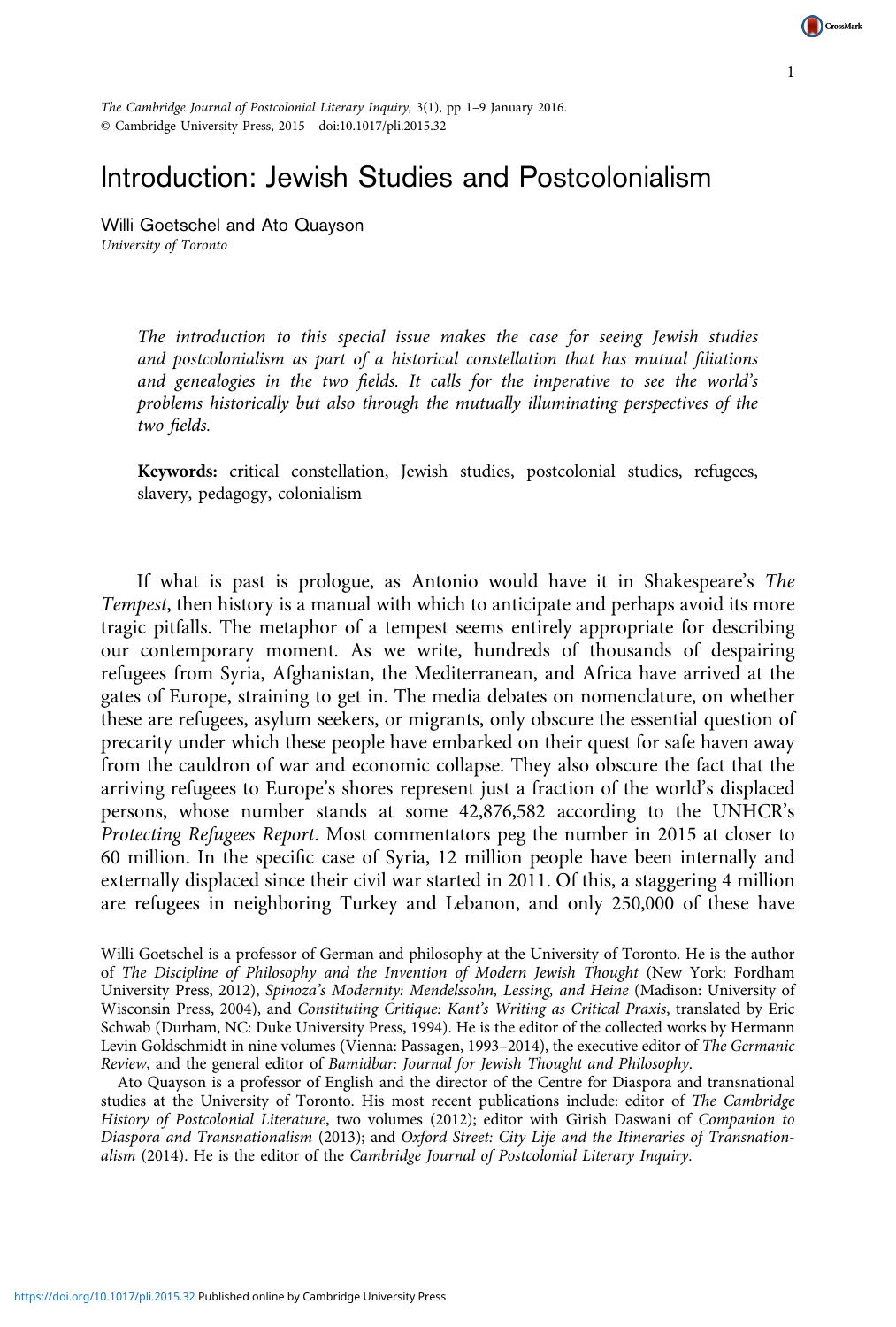applied for asylum in Europe as of August  $2015$ .<sup>1</sup> This represents just 2 percent of the displaced population from Syria. Europeans have responded with a range of conflicting reactions to the overall refugee crisis. As Slavoj Zizek notes, their reactions are strikingly similar to the sequence that people display when they learn of a terminal illness: first denial, then anger, then bargaining, and only lastly acceptance.<sup>2</sup> But in the case of Europe, the acceptance phase has yet to be fully embraced and is currently the subject of intense negotiations. Dublin I, II, and III, as well as the entire Schengen apparatus that allows free movement within Europe for members of the European Union is now under intense pressure. For observers of these tragic events from the conjuncture of Jewish studies and postcolonialism, however, the scenes of today's refugee crisis and the debates around them recall another traumatic moment of recent world history. Scenes like the ones we see in the media today were routinely reported for Jewish refugees fleeing the ravages of Europe between the two world wars and after. The debates about how to deal with them were as confused and intense as what we hear today. As Michael Marrus notes in *The Unwanted*, his wide-ranging book on European refugee crises of the twentieth century:

Best known are the refugee crises wrought by fascism, especially that caused by the Nazi persecution and expulsion of Jews from Central Europe. Here we meet the peculiar characteristic of the refugees in the twentieth century—the fact that they have nowhere to go. Awkward, confused, powerless, and often utterly demoralized—these refugees presented the international community with the by-now stock figure of the unwanted suppliant. Although Europeans spawned a variety of agencies and proposed a series of expedients to deal with the refugees, many continued to wander, homeless and rejected. Many more never even became refugees, for by refusing to receive some who had escaped, Western European countries effectively denied to others the possibility to leave.<sup>3</sup>

While the expulsion and displacement of European Jews in the twentieth century might be taken as providing historical analogues for many experiences of today's refugees, to focus on the twentieth century is necessarily to single out the Shoah as the connecting point for Jewish and postcolonial studies. It also means enshrining a traumatic historical event and its numerous consequences, that is to say, to privilege a particular hindsight vision that is not just problematic because of its oftenexclusionary approach but also because it assimilates the past as if it were the prologue to a tragedy on which the curtain has already fallen for good. Just as in so many prologues that preceded the various colonial regimes to which millions of men, women, and children were cast as supernumeraries in countless tragedies, we are reminded today that history is not what is past but what we make of it. If the current situation of "a world on fire," as Mufti puts it in his interview for this issue, brings

<sup>1</sup> An excellent breakdown of the nature of the Syrian refugee crisis is provided by Professor Hans Rosling in a short but well-structured video. See [www.facebook.com/gapminder.org/videos/](www.facebook.com/gapminder.org/videos/1014061668628791/?pnref=story) [1014061668628791/?pnref](www.facebook.com/gapminder.org/videos/1014061668628791/?pnref=story)=story; last accessed on September 10, 2015.

<sup>2</sup> Slavoj Zizek, "The Non-Existence of Norway," London Review of Books Online, September 9, 2015; [www.lrb.co.uk/2015/09/09/slavoj-zizek/the-non-existence-of-norway](www.lrb.co.uk/2015�/�09/09/slavoj-zizek/the-non-existence-of-norway); last accessed October 5, 2015.

<sup>3</sup> Michael R. Marrus, The Unwanted: European Refugees from the First World War through the Cold War (Philadelphia: Temple University Press), 10.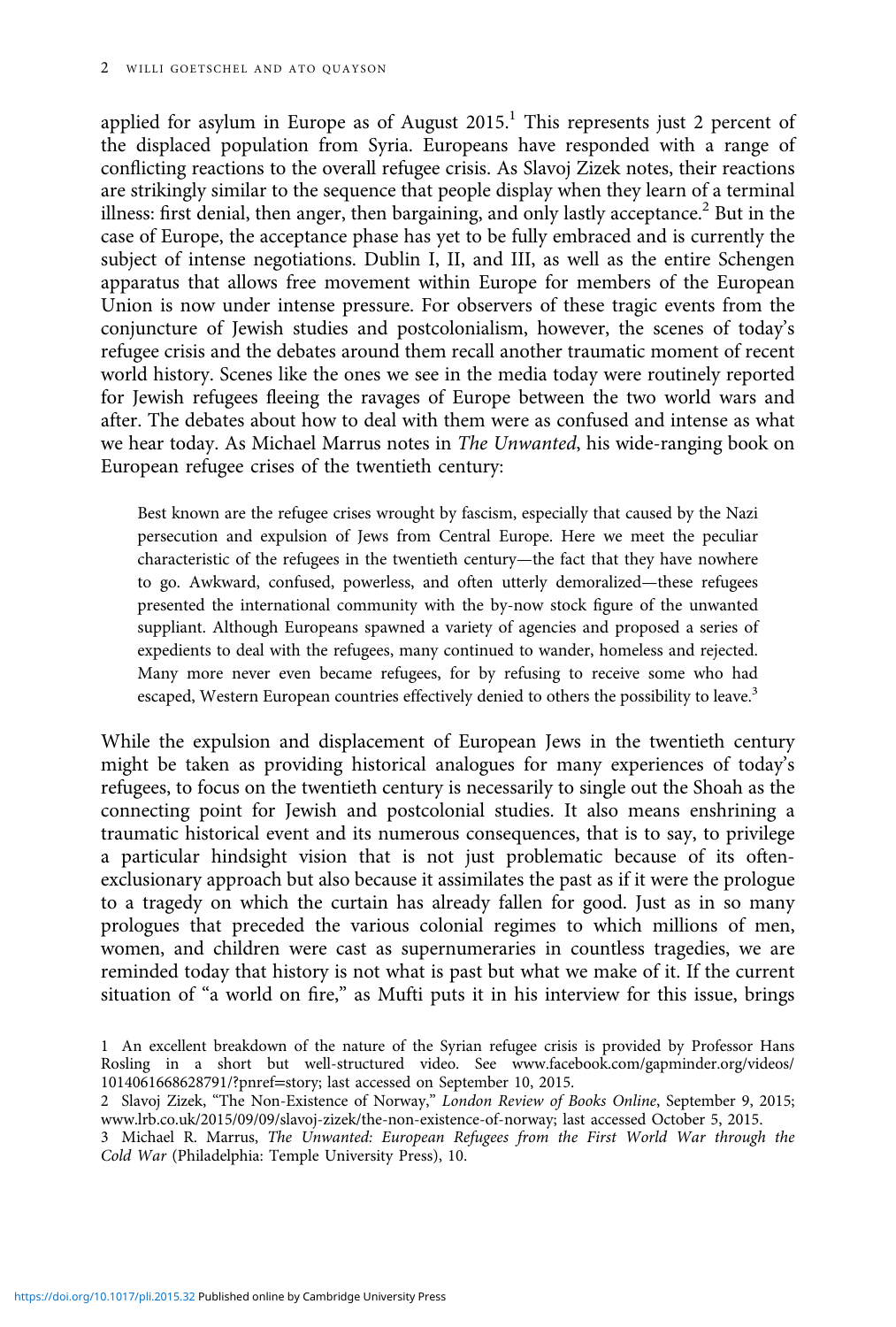home the profound affinity between Jewish and postcolonial conditions in a striking manner, this affinity is an invitation to look beyond the stage-setting and to examine the deeper structural moments that connect Jewish and postcolonial conditions beyond their victimhood. This special issue explores a steadily emerging interest in rethinking the relationship between Jewish and postcolonial studies beyond the timeworn optics that would reduce Jewish and other postcolonial subjects to the mere status of victims. Although the imperative to contemplate history should not be forgotten, this contemplation can remain viable only if reconsidered in the larger context of a more comprehensive imperative to remember "in difference," in other words, with the commitment to attend to the different singularities each case presents.

Frantz Fanon noted in A Dying Colonialism that three-quarters of Algerian Jewry acted as the "eyes and ears of the Revolution," thus firmly bringing together "diasporic Jewry and the history of anti-Semitism with the colonial struggle and anti-Black Racism" and suggesting that all oppression must generate common cause rather than the atomization of oppressed communities along race and ethnic lines.<sup>4</sup> Similarly, in his first plea for the emancipation of the Jews in 1782, Moses Mendelssohn noted the claim for Jewish emancipation and the struggle for human rights as mutually constitutive: "It will be our good fortune if this cause also becomes our own, assuming that we cannot urge the rights of mankind without simultaneously reclaiming our own." 5

Jewish studies has received new impulses from postcolonial critique just as postcolonial discourse has found inspiration in the work and thought of Jewish critics and intellectuals. But rather than the assimilation of paradigms from each other's discourse, we need to gain a better understanding of their interface. The contributions to this issue make a concerted effort at exploring the interplay between the two fields by way of making literary, cultural, and historical interaction legible as illuminating instantiations of an emerging constellation. If the case studies this issue brings together are just the beginning of addressing a desideratum that we deem no less necessary for Jewish studies as it is for the continuing dynamic evolution of the field of postcolonial studies, the agenda that unites both fields is a fuller and more critical grasp of their mutual relevance for each other. Rather than aligning Jewish studies and postcolonial studies via some streamlined and homogeneous form of alterity, we see the critical engagement of the two fields with each other as a timely opportunity for reimagining their critical reciprocity. We can no longer afford to theorize modernity, the politics of religion and secularization and their conflation under the flag of the "return of religion," and the magic spell of postmodernist self-fashioning in a world saturated by social media without paying critical attention to the ways in which Jewish and postcolonial experience has been assimilated to various discourses.

Edward Said, one of the founding spirits of postcolonial analysis, famously made Palestine a central touchstone of postcolonial critique. But, as Michael Rothberg reminds us in Multidirectional Memory, memory need not be competitive in asking

<sup>4</sup> Bryan Cheyette, "Frantz Fanon and the Black-Jewish Imaginary," Frantz Fanon's Black Skin White Masks: New Interdisciplinary Essays, ed. Max Silverman (Manchester University Press 2005), 74.

<sup>5</sup> Moses Mendelssohn, preface to Manasseh Ben Israel's Vindication of the Jews, in Writings on Judaism, Christianity, and the Bible, ed. Michah Gottlieb, trans. Curtis Bowman, Elias Sacks, and Allan Arkush (Waltham, MA.: Brandeis University Press, 2011), 39–52, esp. 40.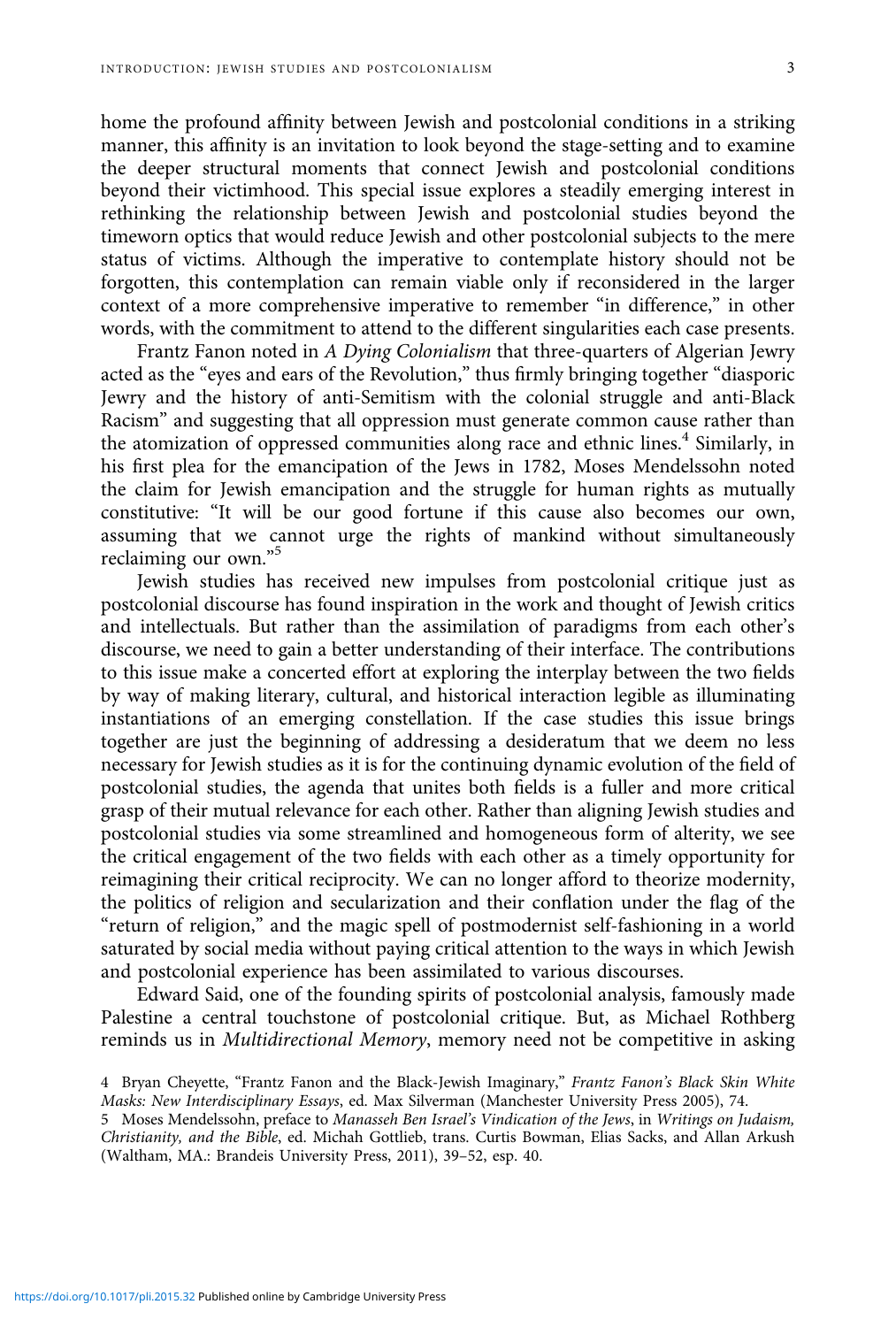who has suffered most.<sup>6</sup> Rather, memory is multidirectional. Opening up memory in this way allows us to think of the Shoah and the Nakba side by side in order to allow them to illuminate each other. And although Edward Said drew great inspiration from Erich Auerbach, Hannah Arendt, and Theodor W. Adorno, David and Jonathan Boyarin invoke Paul Gilroy in their theorizing of the modern Jewish diaspora.<sup>7</sup> At the same time, it is not unusual for Jewish philosophers and authors such as Adorno, Jacques Derrida, and Hélène Cixous to be discussed in postcolonial studies, typically not as Jews but as thinkers and philosophers that seem to lack any particular affiliation. This is despite the fact that for thinkers like Derrida and Cixous their work is profoundly informed by joint Jewish and postcolonial experiences, whereas critical theory's links to Jewish thought is difficult to ignore.<sup>8</sup>

And yet the history of modern colonialism and the Jewish experience in Europe are deeply intertwined. The year 1492, in which Christopher Columbus claimed to have discovered America, has come to be widely taken in postcolonial studies as the moment of origin of much contestation and colonial discourse analysis. But this historical event was accompanied in the same year by the expulsion of Jews from Spain and in the wake of this decision from Portugal as well. The wealth and properties seized from those that resisted conversion were used to finance the subsequent exploration and colonization of the New World. But colonization is not something that happens only away from home. Colonies are not always to be found outside the borders of a state. Often internal colonization of lands and populations represents the corollary to the operation of empire. Ideologically, administratively, and politically linked, it is only when we attend to both sides of the manifestation of empire abroad as well as at home that we reach a fuller grasp of the intertwined modes of colonialism. As Ato Quayson notes in his comparative paper for this issue, the distinction between extraverted and intraverted colonialism highlights the deep structural similarities between colonial rule in Africa, Asia, Latin America, and other parts of the world and the internal marginalization of Jews in eastern Europe during the long nineteenth century. A comparative perspective on extraverted and intraverted colonialisms also enables a view that reaches beyond the theater of nineteenth- and twentieth-century forms of rule and makes newly legible constellations that—outside of a comparative approach—have remained obscured. Thus, it is important to note that the first programmatic call for Jewish emancipation made by Moses Mendelssohn emphasized the link between the particular interests of Jews and the universal interests of humanity. The realization of Jewish emancipation had to be part of the universal liberation from oppression and disenfranchisement, and as the quote cited previously illustrates, was addressed to the plight of Jews in Europe as "indigenous colonists"

6 Michael Rothberg, Multidirectional Memory: Remembering the Holocaust in the Age of Decolonization (Stanford, CA: Stanford University Press).

8 For a good recent discussion of the joint Jewish and postcolonial sources of Derrida and Cixous work, see Birgit Kaiser "Algerian Disorders: On Deconstructive Postcolonialism in Cixous and Derrida," The Cambridge Journal of Postcolonial Literary Inquiry, 2.2 (2014): 191–211. For recent work concerning the Frankfurt School's Critical Theory relation to Jewish thought see the two theme issues of Bamidbar: Journal for Jewish Thought and Philosophy 1 (2013) and 2 (2014).

<sup>7</sup> Jonathan and Daniel Boyarin, Powers of Diaspora: Two Essays on the Relevance of Jewish Culture, (Minneapolis, MN: University of Minnesota Press, 2002); Paul Gilroy, The Black Atlantic: Modernity and Double Consciousness, (Harvard, MA: Harvard University Press, 1995).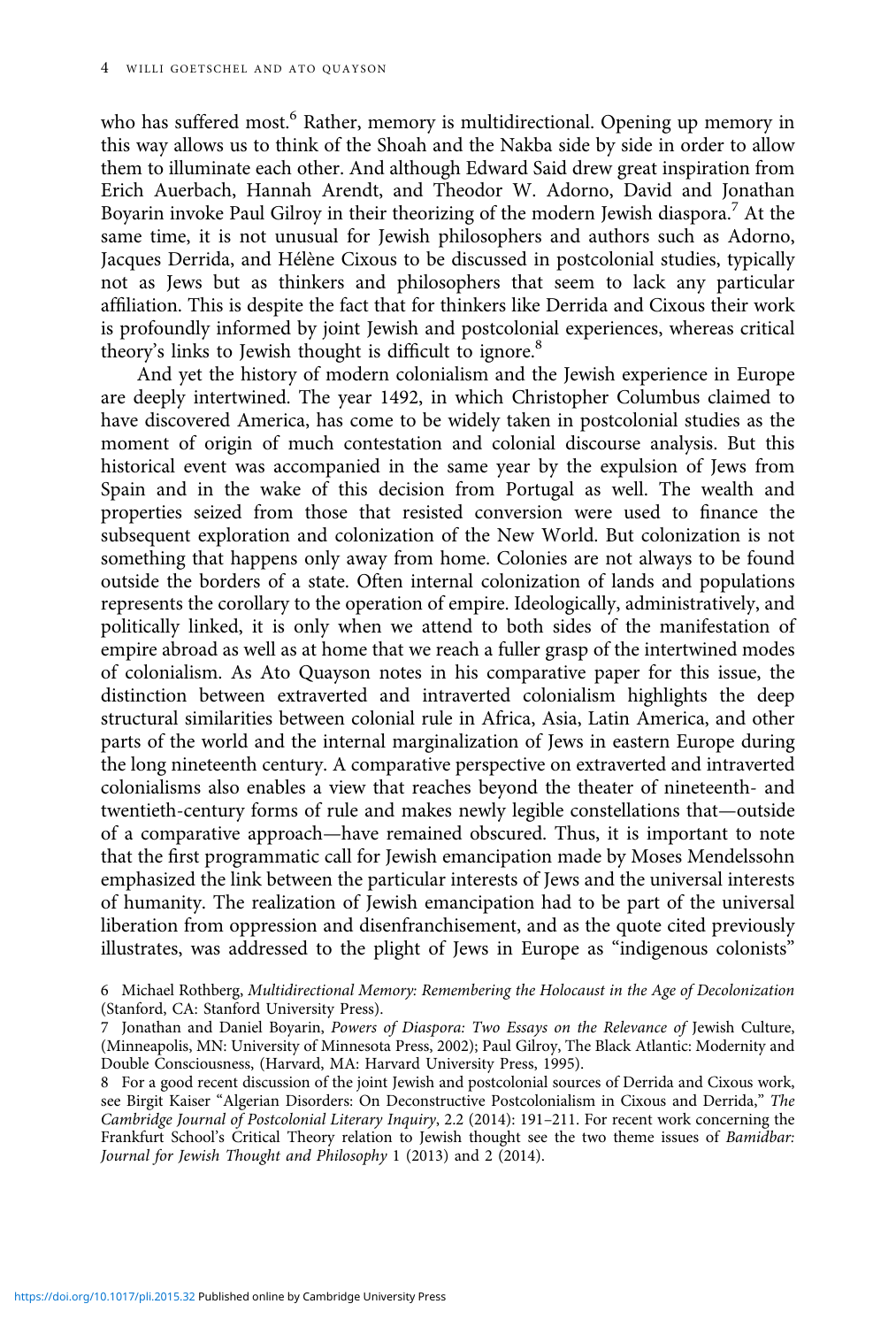(i.e., indigenously colonized).<sup>9</sup> Worse than just being second-class citizens, being considered as an internal colony Jews were subject to a legal regime that Mendelssohn suggested would upon closer examination fundamentally jar with the legal discourses of the colonizing "mother nation" itself. For Mendelssohn, the notion of indigenous colonists critically exposes the problematic foundation of the rule of law based on the model of colonialism, an issue that required correction. This was not just in terms of the emancipation of Jews and other oppressed minorities but because the existence of any sort of colony that would be run on principles incompatible with those applied to the elites of the mother nation could only undermine the very foundation of that mother nation in the first place.<sup>10</sup> Although the notion of indigenous colonists sheds critical light on the variegated projects of colonialism, the term at the same time undermines any sort of claims to priority of rule or ownership in the indigenous colony as well as within the mother nation.

Casting Jews as an internal colony was a way the discourse of the emergent nationstate approached what would in the nineteenth century be called the Jewish Question, the question of what to do with the Jews in the face of the homogenizing pressures of modern nation-state formation. While in Europe Jews occupied a relatively stable outsider position up to the end of the Middle Ages, their status changed with the emergence of the modern nation-state. Understood in diasporic, religious, national, racial, or ethnic terms, the Jewish Question changed with the context in which it was posed. For Edmund Burke the Jews were a metonymic placeholder for the Jacobins, and for Thomas Carlyle Jews and Africans were equally disqualified from holding any sort of public office, while Macaulay argues that Jews should be allowed to be citizens because Catholics have shown they can be Englishmen and Protestants (Huguenots) can be Frenchmen. For him Jews can be "converted" into civilized people by tolerance. Neither Carlyle nor Macaulay admitted a distinction between differences based on religion and those based on race. On the other hand, political critics such as William Godwin correlated Irish with Jewish dispossession while Walter Scott compared the Jewish diaspora with the Scots' lack of regional autonomy. For his part Lord Byron saw both Jews and Arab Muslims as romantic, nomadic, Oriental people. And in Daniel Deronda, George Eliot "copied the ending of her friend Harriet Beecher Stowe's sentimental blockbuster, Uncle Tom's Cabin, which she much admired."<sup>11</sup>

A similar phenomenon to what Galchinsky notes as the "inalienability of discourses on Africans, Indians, and Arab Muslim from the Anglo-Jewish Question"<sup>12</sup> can be observed with regard to the German-Jewish Question that undergoes a landmark shift in the 1780s when the discourse changes from the theologically infused distinction between Christian and Jewish to the notorious distinction between

<sup>9</sup> Moses Mendelssohn, ibid.

<sup>10</sup> See Willi Goetschel, "State, Sovereignty, and the Outside Within: Mendelssohn's View from the 'Jewish Colony,' " The Discipline of Philosophy and the Invention of Modern Jewish Thought (New York: Fordham University Press, 2013), 178–88.

<sup>11</sup> Michael Galchinsky, "Africans, Indians, Arabs, and Scots: Jewish and Other Question in the Age of Empire," Jewish Culture and History 6.1 (2009): 57. Our insights here draw predominantly on Michael Galchinksy's illuminating discussion of the intersectional character of the Jewish Question in the nineteenth century.

<sup>12</sup> Ibid. 47.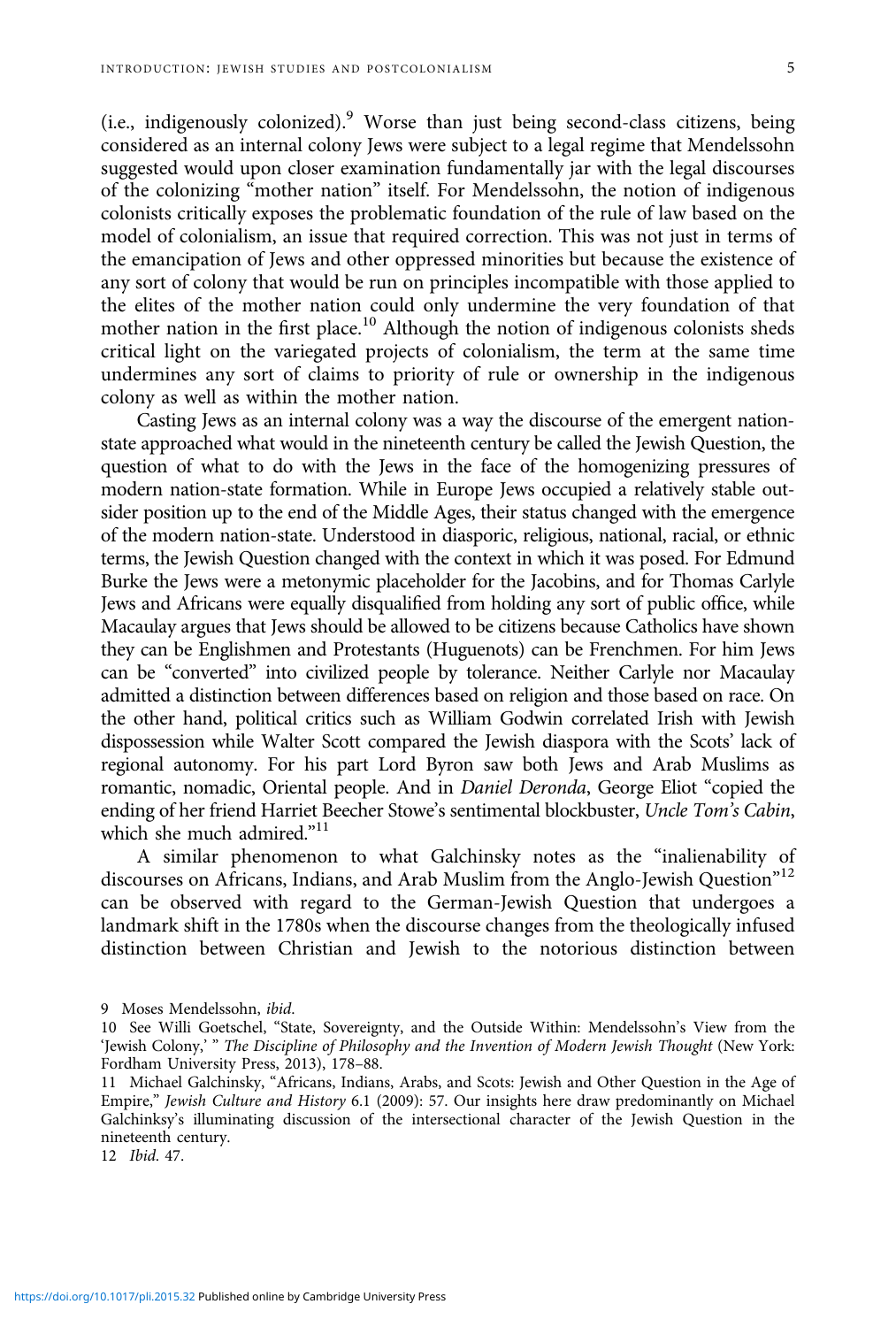Germans and Jews that lastingly rebrands Jews who had for more than a millennium settled in German lands as foreigners. From seminal figures of eighteenth-century German Orientalism as diverse as Johann David Michaelis, Johann Gottlieb Fichte, Bruno Bauer, Karl Marx, Richard Wagner, and Otto Weininger, the Jewish Question shifted from a theological to a social and political problem, and then eventually to a mix of sociopolitical and cultural concerns. The Jewish Question, in other words, served the changing needs of the time as a form of a shadow discourse to substitute for confronting the challenges that the various national agendas of the emerging nations of Europe were confronted with.<sup>13</sup> While upon closer examination the Jewish Question thus turns out to be the question that drives Europe's quest for the formation of its various national identities, this search for national selfhood was defined by an exclusionary logic that relegated the challenge that Jewish difference posed for the project of European nation building to the margins. In terms of the geopolitical imaginary, it exported the question to a Middle East invented as a central function of European Orientalism.

The ironies of the construction of race as the bearer of difference are also to be seen from the internal differentiations among Jews themselves. The invention of the notion of the Mizrahi (or Arab Jews) is a case in point. Subsumed under a single category, the entire spread of Jewish identities from Africa's far northwest with its Moroccan Jews to the Middle Eastern Jews of Iraq and Iran along with the Jews of the Levant including Palestine illustrates the problematic implications of the invention of Arab Jews versus European Jews. The colonial nomenclature is evidenced in the fact that a geographic notion (Mizrahi, the Hebrew word for Eastern lands) is converted into what ultimately boils down to a distinction between the global north and the global south. Such quasi-racial distinctions highlight the problem of Israel's own internally colonized Jews that can only complicate the predicament of the Palestinians even more.

Historically then the Jewish experience in modernity can be said to have provided fertile templates for understanding questions as varied as minoritarianism, diaspora, nostalgia, racialization, ethnicity, cultural difference, linguistic creolization, hybridity, and colonialism, all of which are central concerns in postcolonial studies. As Aamir Mufti notes in his interview with Ato Quayson for this issue, even the terms by which we might understand the discourse of Muslim minority status in India after Partition are best illuminated when set alongside the discourse on the minority status of Europe's Jews during the Enlightenment. He restates in his interview some of the key insights of his book Enlightenment in the Colony, but expands them here for application to different postcolonial predicaments.<sup>14</sup>

To move from interpreting Jews as providing analogues to concepts in postcolonial studies to viewing them as actors in real history is also to shift into an identification of the ironies and contradictions of which they were both symptom and articulation. Natalie Zemon Davis's paper for this issue, which weaves a rich and variegated background to the Jewish lifeworld in the era of colonization and slavery, poignantly captures this as well. We find in her nuanced description of Jewish slave

<sup>13</sup> For the term shadow discourse see David Suchoff, Kafka's Jewish Languages: The Hidden Openness of Tradition (Philadelphia, PA: University of Pennsylvania Press, 2012), 17.

<sup>14</sup> Aamir Mufti, Enlightenment in the Colony: The Jewish Question and Crisis of Postcolonial Culture (Princeton, NJ: Princeton University Press, 2009).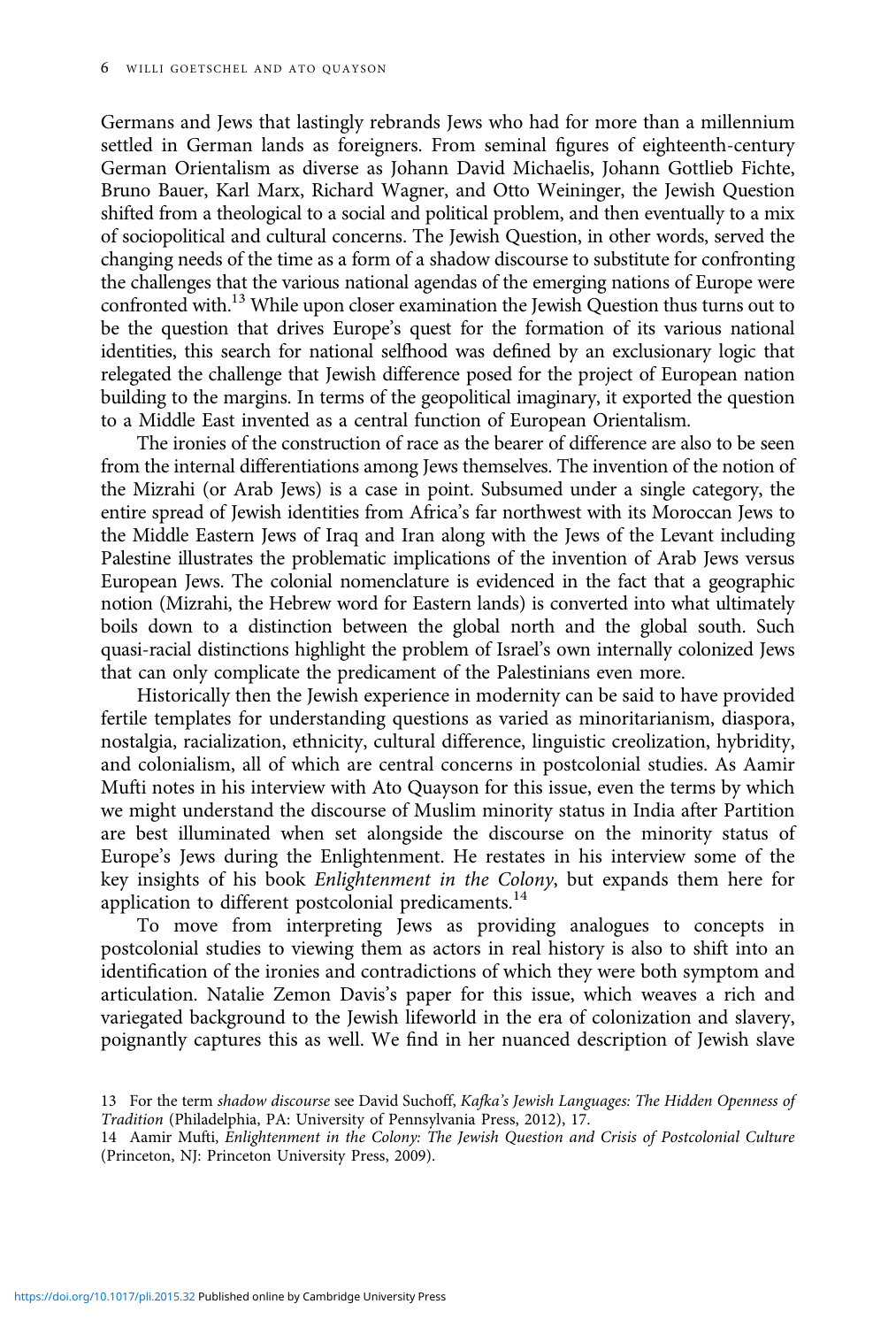ownership in the seventeenth century a number of vectors that become relevant for discussing the contradictions of Jewish historicity in a postcolonial vein. Davis's paper depicts seventeenth-century Amsterdam as a world of dense interpersonal connections but not necessarily of interracial accommodations. Thus, on the one hand, David Nassy interacts, collaborates, or otherwise communicates with a variety of personages both Jewish and non-Jewish such as Isaac Aboab da Fonseca, Manasseh ben Israel, Oliver Cromwell, Joan Bleau. At times he launches strong arguments for the necessity of guaranteeing Jewish freedoms, while simultaneously being actively involved in the buying and selling of slaves and the establishment of the colony of Suriname, which came to be known in the period as Jerusalem in the savannah.

Davis also sets the cosmopolitan character of seventeenth-century Amsterdam against a world in which populations are in transition and flux. Painted in the picture for us are much small-scale and large-scale movement. Population movement is as much due to the forced movement of African slaves as it is due to the clashes of European powers in what we must now understand as the collocation of trade and geopolitical considerations. Place names of great significance as the loci of such clashes include Pernambuco, Cayenne, and of course Suriname itself, where European powers clashed on the ownership and control of colonies and trade routes. The Dutch wrestle Pernambuco from the Portuguese and the Portuguese retake it from them; the Dutch oust the English from Suriname; and the French arrive in Cayenne to discomfit the English and force their departure. Each clash between European powers triggered further displacements for the Jewish communities as well as for other European colonialists in the same places. To be sure, the European population movements, both Jewish and otherwise that took place in the period are only a small fraction of the large-scale movement to the New World that steadily took place from the fifteenth through the nineteenth centuries.<sup>15</sup>

Slavery is the main source of intractable contradictions for the Jewish lifeworld in the period. In their celebration of Passover, slave-owning Jews continued to contemplate the captivity of their ancient progenitors, the struggle for freedom, and the necessity to always affirm and defend their own freedoms. It is partly a quest for the freedom to exercise their religion that motivated the Jews to colonize Suriname. And yet, as Davis shows us in the conclusion to her paper, the emblem of Jewish displacement that is at the core of the Passover prayer did not prevent Jews from robustly defending their right to own slaves. And from the other side, slaves were inducted into aspects of Jewish life such as circumcision, which many of them already practiced back in Angola and the Guinea Coast, and also the adoption of the Sabbath as their day of rest day as opposed the Christian Sunday of other slave plantations. If the Sabbath ensured that slaves on Jewish plantations enjoyed an extra rest day more than their counterparts on Christian plantations, this rest was only relative. For on such days their labor was required to facilitate the Sabbath observances of their slave masters.. And the desire for freedom was by no means the exclusive monopoly of Jews;

<sup>15</sup> For more on world migrations and the impact these have had on postcolonial studies, see Ato Quayson, "Introduction: Postcolonial Studies in a Changing Historical Frame," in The Cambridge History of Postcolonial Literature, ed. Ato Quayson, Vol. 1. (Cambridge: Cambridge University Press, 2012), 3–29, and "Africa and its Diverse Diasporas," The Oxford Handbook to Postcolonial Studies, ed. Graham Huggan (Oxford: Oxford University Press, 2013), 628–47.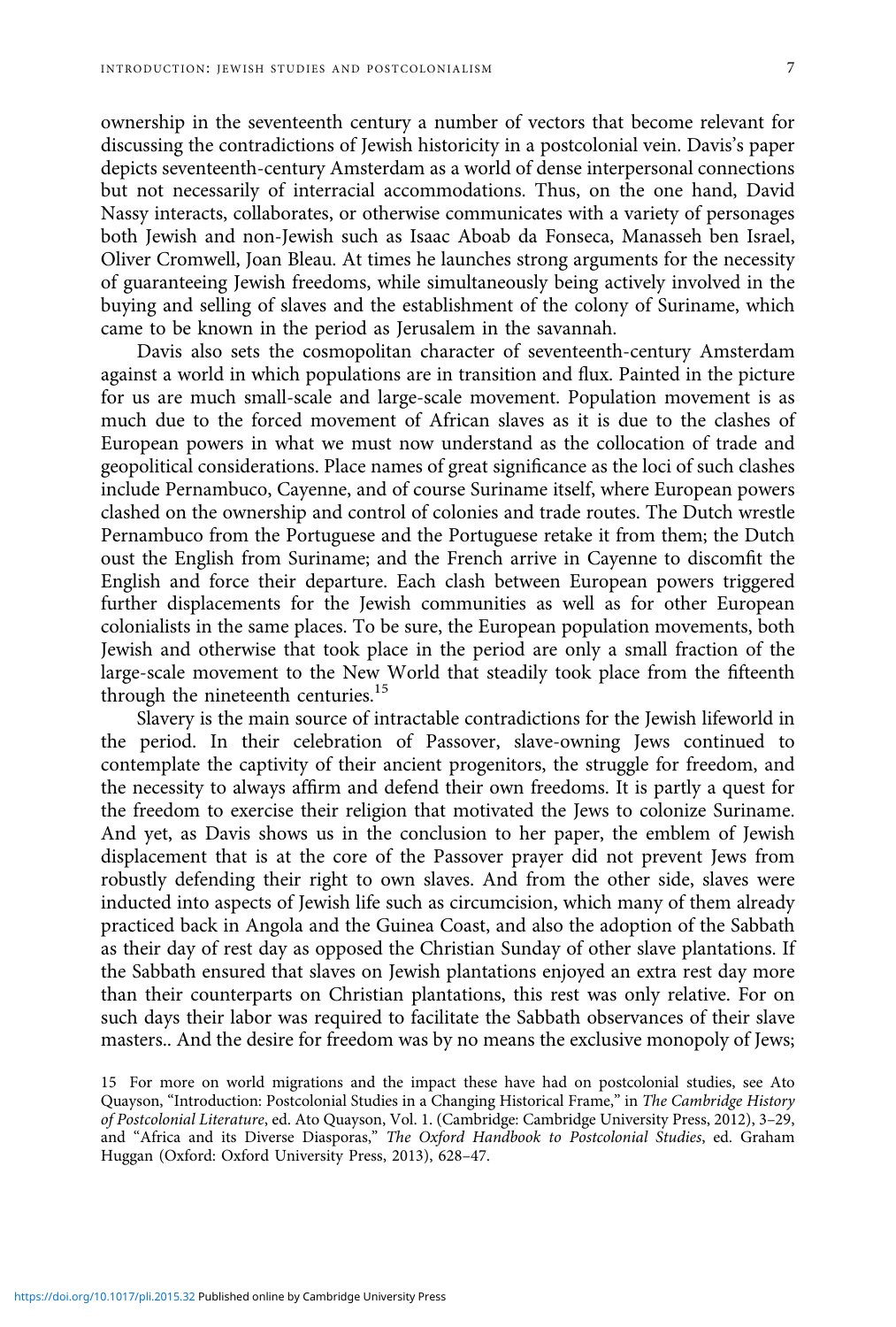their slaves often hungered for it, and in significant instances broke free to form their own rebel communities. What this tells us is that in the seventeenth century freedom (for the European or the Jew) could not be countenanced without slavery.

As Willi Goetschel demonstrates in his discussion of Spinoza's dream of a black Brazilian, the rich historical tapestry of the seventeenth century must also be understood as central to the inception of the modern philosophical subject. Although the dream has been discussed with regard to its significance for understanding the role of the imagination in Spinoza as well as the issues of freedom, slavery, and race, Goetschel addresses the specifically postcolonial juncture that is marked in Spinoza's dream and the letter in which he writes about it. As he shows, Spinoza's dream figures the philosopher's awakening to the precarious status of the modern subject as the recognition of the constitutive significance of what we can now see as the peculiarly postcolonial social constellation behind the formation of modern consciousness.

In the meantime, there was a thoroughly hybridized Caribbean-Jewish culture to emerge, reflected in modern literary representations of Jewish figures in writers as varied as Caryl Philips, Jamaica Kincaid, Maryse Conde, and David Dabydeen, the last in his intertextual engagement with his eye-opening re-examination of Hogarth's plates being the particular subject of Sarah Casteel's essay for this issue. Casteel makes eighteenth-century British representations of blacks and Jews newly legible from a productive postcolonial point of view. As she shows more broadly in her book Calypso Jews, the long presence of Jewish communities in the Caribbean also implies a different kind of historical entanglement, one that has to be taken alongside the Holocaust as defining the complexity of Jewish historicity for the region.<sup>16</sup>

Each of the papers in this special issue illuminates the intersections between Jewish studies and postcolonialism in new and enlivening ways. We have already noted the contributions of Natalie Zemon Davis, Willi Goetschel, and Sarah Casteel. Ato Quayson lays out the ground for a comparative postcolonialism of world literature by examining the work of Sholem Aleichem, the seminal Yiddish writer of the late-nineteenth and early-twentieth centuries, alongside that of Chinua Achebe, the equally renowned father of modern African literature. Despite all their obvious differences, the two authors' fundamental commitment to modes of storytelling allows us to draw parallels and counterpoints between them. For in both works storytelling is shaped by the essential polysemy of orality (such as the collocation of proverbs, gnomic statements, and anecdotes as crucial aspects of the stories being told) as well as an orientation toward ritual. Marc Caplan, from whom Quayson draws broad inspiration for his own contribution, also turns to questions of comparison in world literature. Caplan explores parallels and contrasts between Samuel Beckett's Murphy and Moyshe Kulbak's Montog, particularly on the question of their choice of nothingness as a form of political action. The question is of clear political significance, which is well demonstrated in the discussion Caplan provides of the Yiddish and Irish writers, but it is the implications for a wider understanding of literary comparativism that Quayson and Caplan's papers invite us to turn. What are the implications of comparing minor literatures in a postcolonial vein, especially, as in the case of

16 Sarah Philips Casteel, Calypso Jews: Jewishness in the Caribbean Literary Imagination (New York: Columbia University Press, 2015).